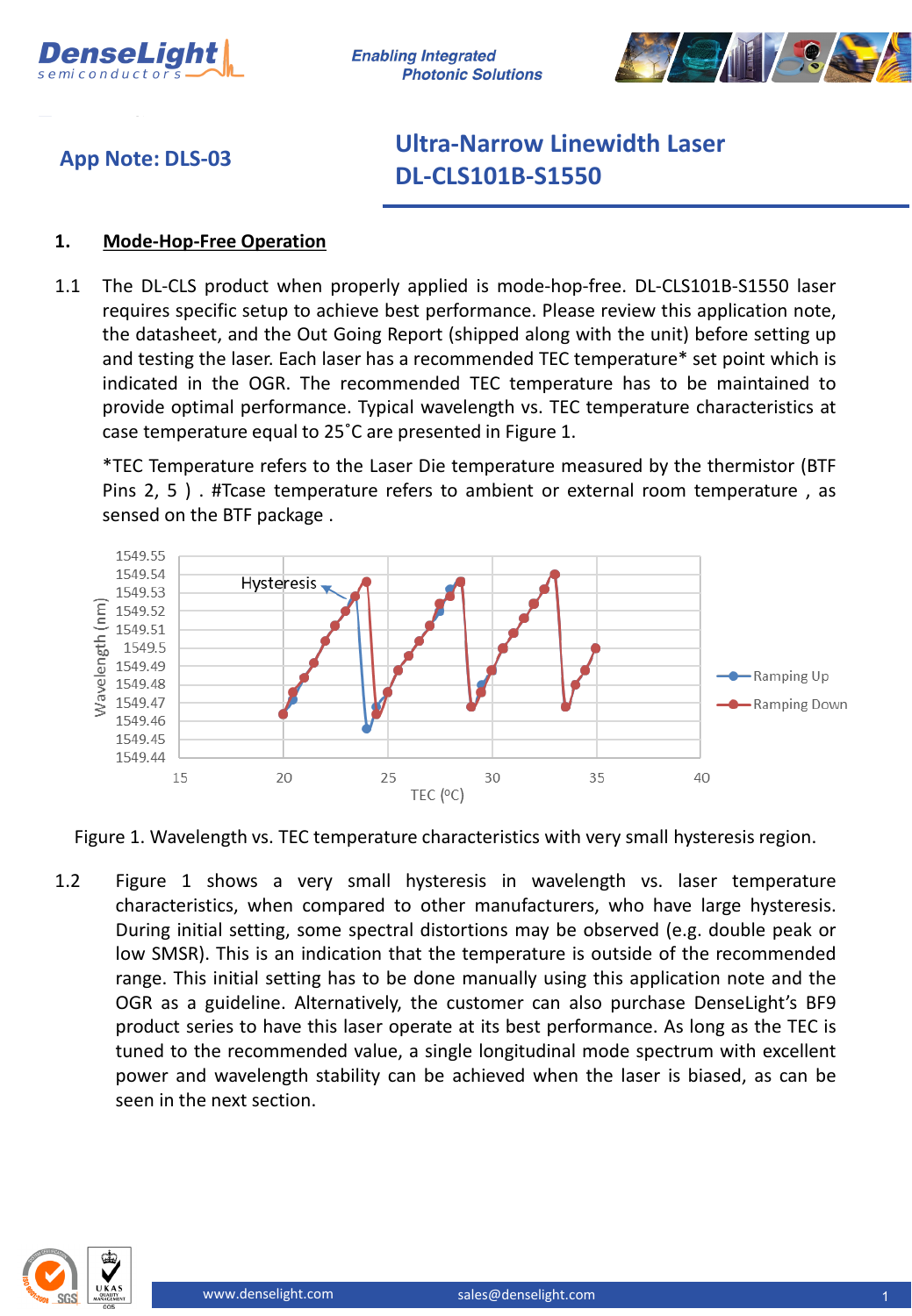

### 1.2 DL-CLS101B-S1550 laser performances (operating in DenseLight's BF9)



Figure 2. Power stability over time for 8 hours (operating in DenseLight's BF9)



Figure 3. Wavelength stability and SMSR over time for 2 hours at room temperature (operating in DenseLight's BF9)



Figure 4. Wavelength stability over time at 0˚C, 25˚C, and 50˚C ambient temperature (operating in DenseLight's BF9)

### **2. Guide to operate for Mode-Hop-Free**

2.1 Mode-hop-free window characteristics to Ambient temperature

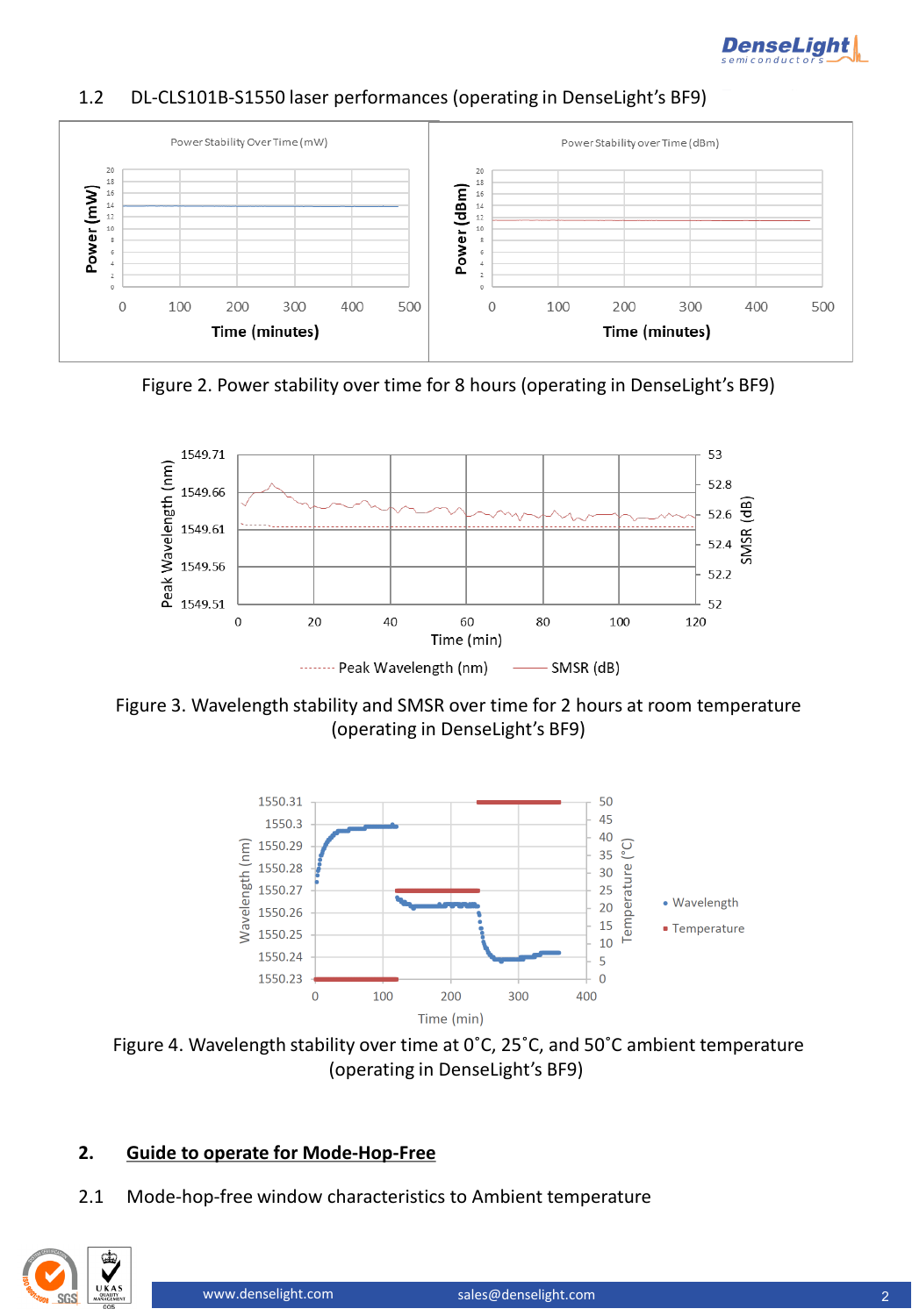





When the laser is used under different ambient temperature, its operating wavelength may slightly shift. This section describes the shift in wavelength for a range in temperature. As shown in figure 5, the laser is tested at 2 different ambient temperatures, 25 ˚C and 28 ˚C. For simplicity, the data shown is only for ramping up TEC as the ramping down profile is not very different. From these 2 plots, the recommended TEC point is the middle point of the section which has largest TEC window. For this specific example, the recommended TEC is 30 ˚C. The laser will operate at 1549.48nm when the Tambient = 28 ˚C and 1549.45nm at Tambient = 25  $\degree$ C

#### **3. Linewidth Measurement and Setup**

3.1 Linewidth measurement of a Narrow-Linewidth laser (<<1nm) cannot be done accurately by typical grating based Optical Spectrum Analyzer due to resolution limitation. DenseLight uses Self Heterodyne detection method to measure the narrow linewidth. Self-heterodyne measurement method is based on a beating between the laser's beam and a delayed version of itself. The spectrum analyzer displays the linewidth reading and to get more accurate linewidth data, the raw data is extracted and analyzed. (Reference 1)



#### Figure 6. Linewidth test setup



1. Chen, Xiaopei. Ultra-narrow laser linewidth measurement. Diss. Virginia Polytechnic Institute and State University, 2006.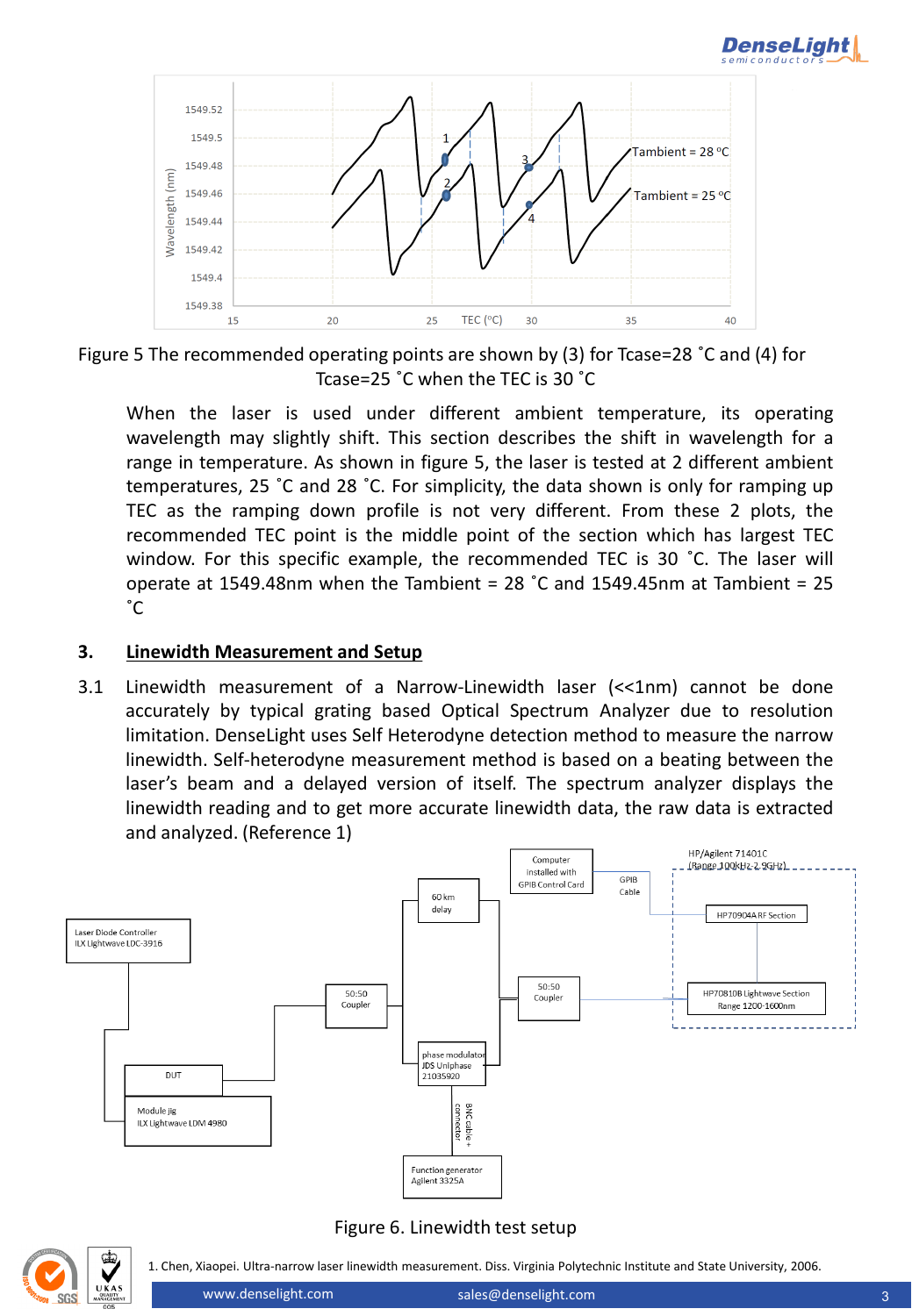

| <b>Measurement type</b> | <b>Function Generator Setting</b> | <b>Monitor Waveform LSA Setting</b> |
|-------------------------|-----------------------------------|-------------------------------------|
| 100 kHz span            | <b>RAMP</b> waveform              | Center = $1 MHz$                    |
| measurement             | Frequency = $1$ MHz               | $Span = 100kHz$                     |
|                         | Amplitude = $9Vp-p$               | Resolution Bandwidth = 1 kHz        |
|                         | Offset $= 0$ Vdc                  |                                     |
|                         | Symmetry = $100\%$                |                                     |

The example of the raw data obtained are plotted and shown in figure 7. This data is then shifted to 0 Hz from 1MHz. Then, by using Lorentzian curve fitting function (available in Origin Software) the FWHM of this plot is obtained. It is displayed as w, and the linewidth itself is half of this value. The example is shown in figure 8 which shows w=11993Hz and thus the linewidth = 5996.5 Hz.



Figure 7. Plotting of linewidth raw data



Figure 8 Lorentzian Fitting by using Origin Software